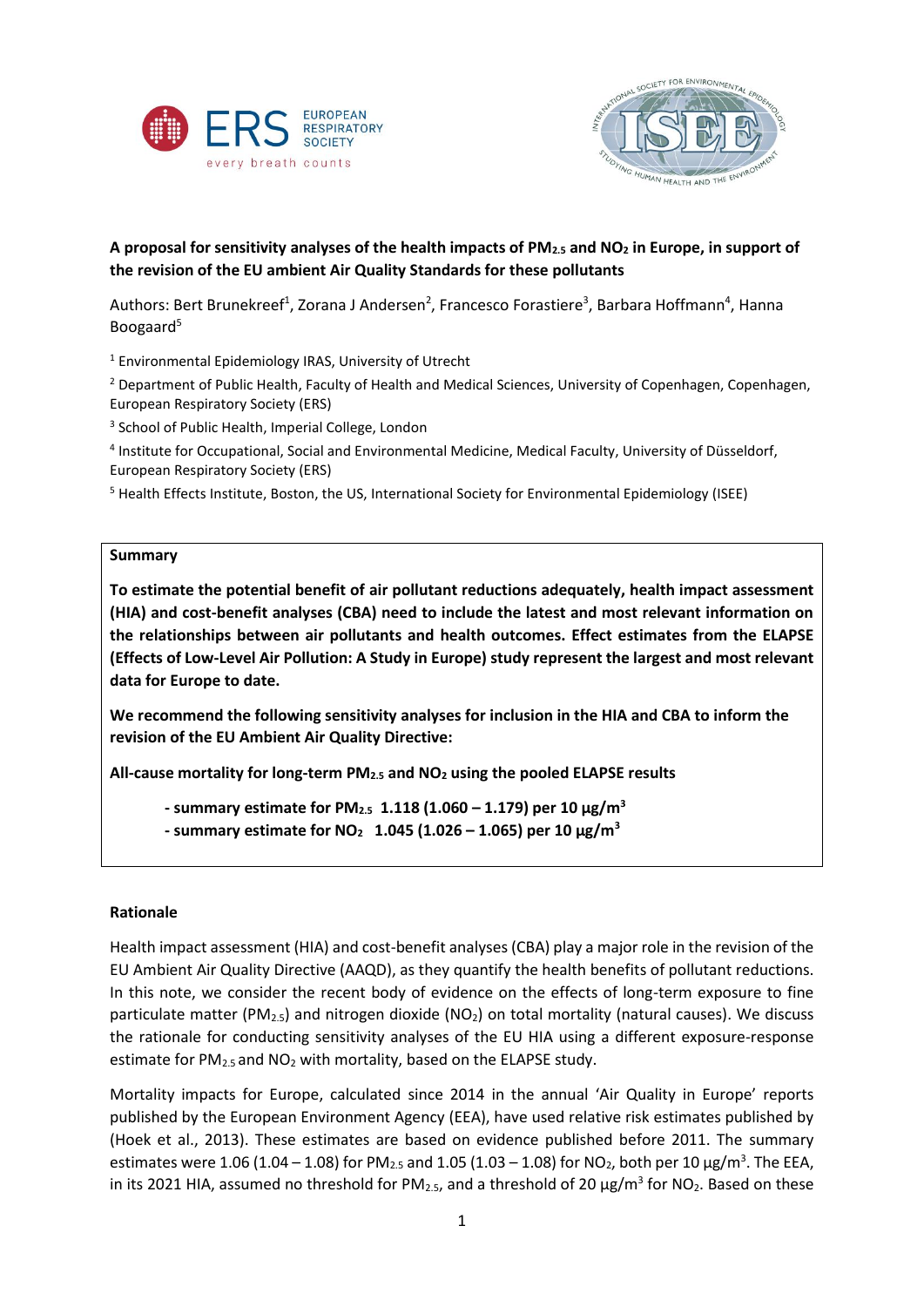



premises, the premature mortality in the EU27 due to  $PM_{2.5}$  and due to  $NO<sub>2</sub>$  in 2019 in the EU was 307,000 and 40,400 deaths, respectively (EEA 2021).

In support of the recent development of the 2021 WHO Air Quality Guidelines, new systematic reviews of the evidence of effects of air pollutants on mortality (Chen & Hoek, 2020) (Huangfu & Atkinson, 2020) were published in 2020. These reviews include studies conducted in all parts of the world and across a wide range of exposure levels. The linear summary estimates from these global systematic reviews are used in the current HIA and CBA informing the revision of the EU AAQD. The systematic review on PM<sub>2.5</sub> and total mortality documented a summary estimate of 1.08 per 10  $\mu$ g/m<sup>3</sup> with a confidence interval of (1.06 – 1.09), based on 25 studies (Chen & Hoek, 2020). The systematic review on NO<sub>2</sub> and total mortality reported a summary estimate of 1.02 per 10  $\mu$ g/m<sup>3</sup> with a confidence interval of (1.01 – 1.04), based on 24 studies (Huangfu & Atkinson, 2020).

These systematic reviews were published in 2020 and included studies available until September 2018. Since then, important new European studies have been published. We propose that a sensitivity analysisshould be conducted based on these new studies to ensure that the HIA to inform the revision of the AAQD considers the most recent and relevant evidence. In particular, we recommend the use of the exposure-response estimate from ELAPSE (Effects of Low-Level Air Pollution: A Study in Europe). ELAPSE is the largest study in Europe by far, and represents the latest and most relevant data for Europe. It includes data from studies on about 30 million participants in 11 EU countries, almost all of whom were exposed to levels of  $PM_{2.5}$  and  $NO<sub>2</sub>$  below current EU limit values (Strak et al., 2021) (Stafoggia et al., 2022) (Brunekreef et al., 2021). Several other European studies have been published in recent years as well, and we have included those results as well for comparison and completeness.

## **Mortality estimates from recent European studies**

The results of the ELAPSE study for associations of  $PM_{2.5}$  with total mortality is shown in Figure 1 (Brunekreef et al., 2021). The figure includes the estimates from a large pooled cohort study of eight individual cohorts from six EU countries, and 7 separate very large nationwide or citywide administrative cohorts. Importantly, all estimates adjusted for smoking and other important lifestyle and social factors. The summary estimate for PM<sub>2.5</sub> is 1.118 (1.060 – 1.179) per 10  $\mu$ g/m<sup>3</sup>, which is larger than the 1.08 summary estimate from the WHO systematic review (Chen & Hoek, 2020).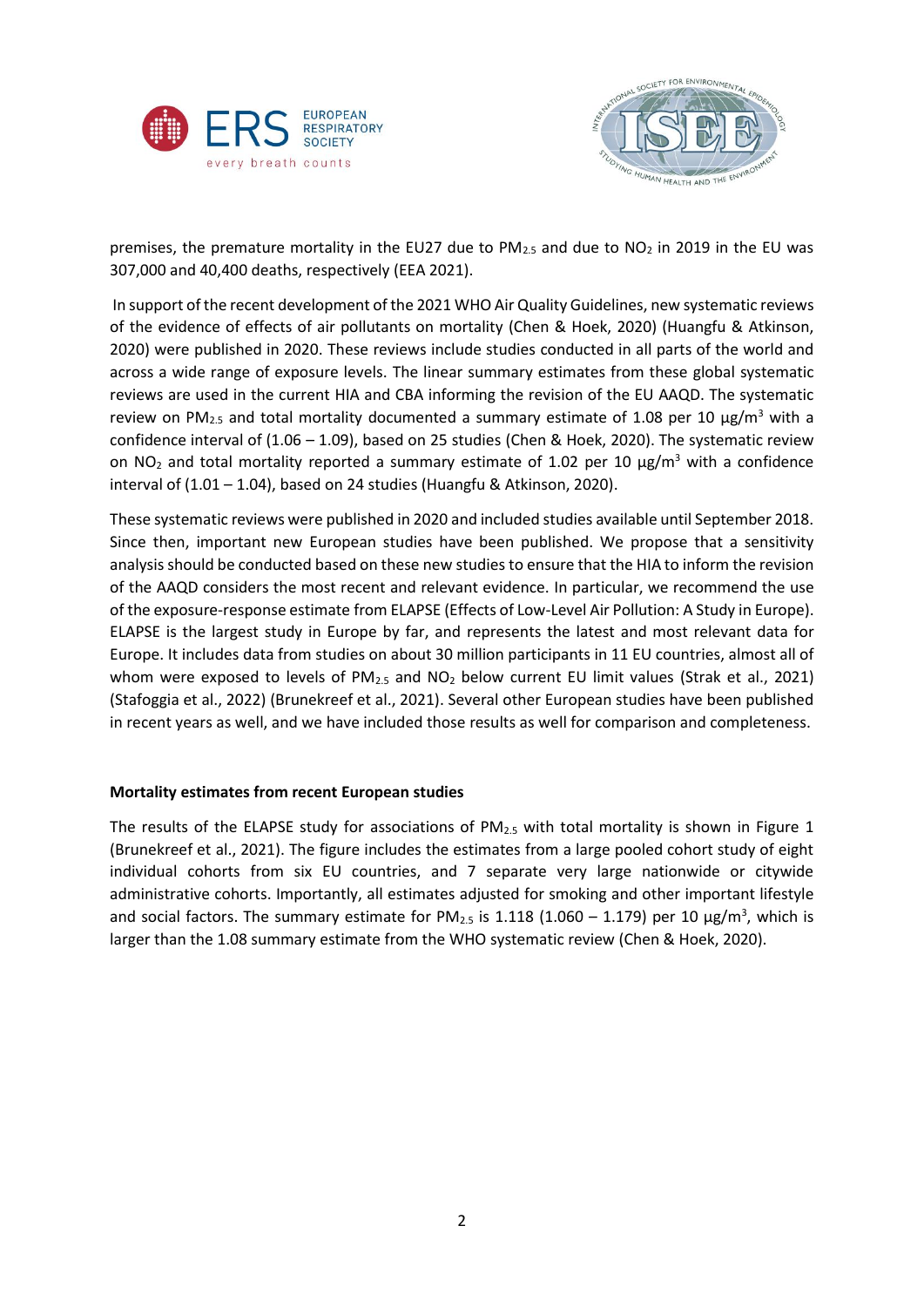



| Total mortality and PM <sub>2.5</sub>                      |                                                                               |         |                               |  |  |  |  |
|------------------------------------------------------------|-------------------------------------------------------------------------------|---------|-------------------------------|--|--|--|--|
| Cohort                                                     |                                                                               | Weights | <b>HR [95% CI]</b>            |  |  |  |  |
| Belgian 2001 Census                                        | $\overline{a}$                                                                |         | 13.047% 1.100 [1.073, 1.128]  |  |  |  |  |
| Danish cohort                                              |                                                                               |         | 12.437% 1.250 [1.199, 1.302]  |  |  |  |  |
| <b>DUELS</b>                                               |                                                                               |         | 12.237% 1.030 [0.984, 1.078]  |  |  |  |  |
| <b>NORCOHORT</b>                                           | HШH                                                                           |         | 13.207% 1.113 [1.092, 1.134]  |  |  |  |  |
| Rome Longitudinal study                                    |                                                                               |         | 11.413% 1.234 [1.161, 1.312]  |  |  |  |  |
| <b>Swiss National Cohort</b>                               | ⊶                                                                             |         | 13.081% 1.030 [1.006, 1.055]  |  |  |  |  |
| <b>English CPRD</b>                                        |                                                                               |         | 12.308% 1.046 [1.001, 1.094]  |  |  |  |  |
| <b>ELAPSE</b> pooled cohort                                |                                                                               |         | 12.269% 1.177 [1.126, 1.231]  |  |  |  |  |
| <b>RF Model</b><br>Q = 102.66, $p = 0.00$ ; $1^2 = 95.3\%$ | 0.90<br>100<br>1 1 1<br>1.22<br>1.35<br>Hazard Ratio per 10 µg/m <sup>3</sup> |         | 100.000% 1.118 [1.060, 1.179] |  |  |  |  |

# **Figure 1: Total mortality and long-term PM2.5 from ELAPSE (Brunekreef et al., 2021).\***

\*indirectly adjusted estimates for smoking for the 6 administrative cohorts (Table 22). The English CPRD cohort adjusted for smoking directly (Figure 14). The pooled cohort adjusted for smoking as well, and the time varying effect estimate was extracted (Table 10).

Figure 2 shows the results of ELAPSE for  $NO<sub>2</sub>$ . This figure again includes the estimates from a large pooled cohort study including data from eight cohorts from six EU countries , and 7 separate very large administrative cohorts (Brunekreef et al., 2021). As for PM<sub>2.5</sub>, these estimates represent analyses adjusted for smoking and other important lifestyle and social factors. The summary estimate is 1.045  $(1.026 - 1.065)$  per 10  $\mu$ g/m<sup>3</sup>, which is larger than the 1.02 effect estimate from the WHO systematic review (Huangfu & Atkinson, 2020).

| Total mortality and $NO2$                                     |                                                               |         |                               |  |  |  |  |
|---------------------------------------------------------------|---------------------------------------------------------------|---------|-------------------------------|--|--|--|--|
| Cohort                                                        |                                                               | Weights | <b>HR [95% CI]</b>            |  |  |  |  |
| Belgian 2001 Census                                           | HН                                                            |         | 12.769% 1.012 [1.005, 1.019]  |  |  |  |  |
| Danish cohort                                                 | $\overline{\phantom{a}}$                                      |         | 12.481% 1.088 [1.077, 1.099]  |  |  |  |  |
| <b>DUFLS</b>                                                  | $\overline{\phantom{0}}$                                      |         | 12.415% 1.020 [1.009, 1.031]  |  |  |  |  |
| <b>NORCOHORT</b>                                              | нш                                                            |         | 12.722% 1.051 [1.043, 1.059]  |  |  |  |  |
| Rome Longitudinal study                                       | $\overline{\phantom{a}}$                                      |         | 12.571% 1.044 [1.034, 1.054]  |  |  |  |  |
| <b>Swiss National Cohort</b>                                  | $-$                                                           |         | 12.563% 1.034 [1.024, 1.044]  |  |  |  |  |
| <b>English CPRD</b>                                           | $\overline{\phantom{a}}$                                      |         | 12.518% 1.031 [1.021, 1.041]  |  |  |  |  |
| <b>ELAPSE</b> pooled cohort                                   |                                                               |         | 11.961% 1.086 [1.070, 1.102]  |  |  |  |  |
| <b>RE Model</b><br>$Q = 199.99$ , $p = 0.00$ ; $I^2 = 96.9\%$ | 1.00<br>1.04<br>1.08<br>Hazard Ratio per 10 µg/m <sup>3</sup> |         | 100.000% 1.045 [1.026, 1.065] |  |  |  |  |

## **Figure 2. Total mortality and long-term NO<sup>2</sup> from ELAPSE (Brunekreef et al., 2021).\***

\*indirectly adjusted estimates for smoking for the 6 administrative cohorts (Table 22). The English CPRD cohort adjusted for smoking directly (Figure 14). The pooled cohort adjusted for smoking as well, and the main exposure effect estimate was extracted since no difference with time-varying exposure estimate (Table 9).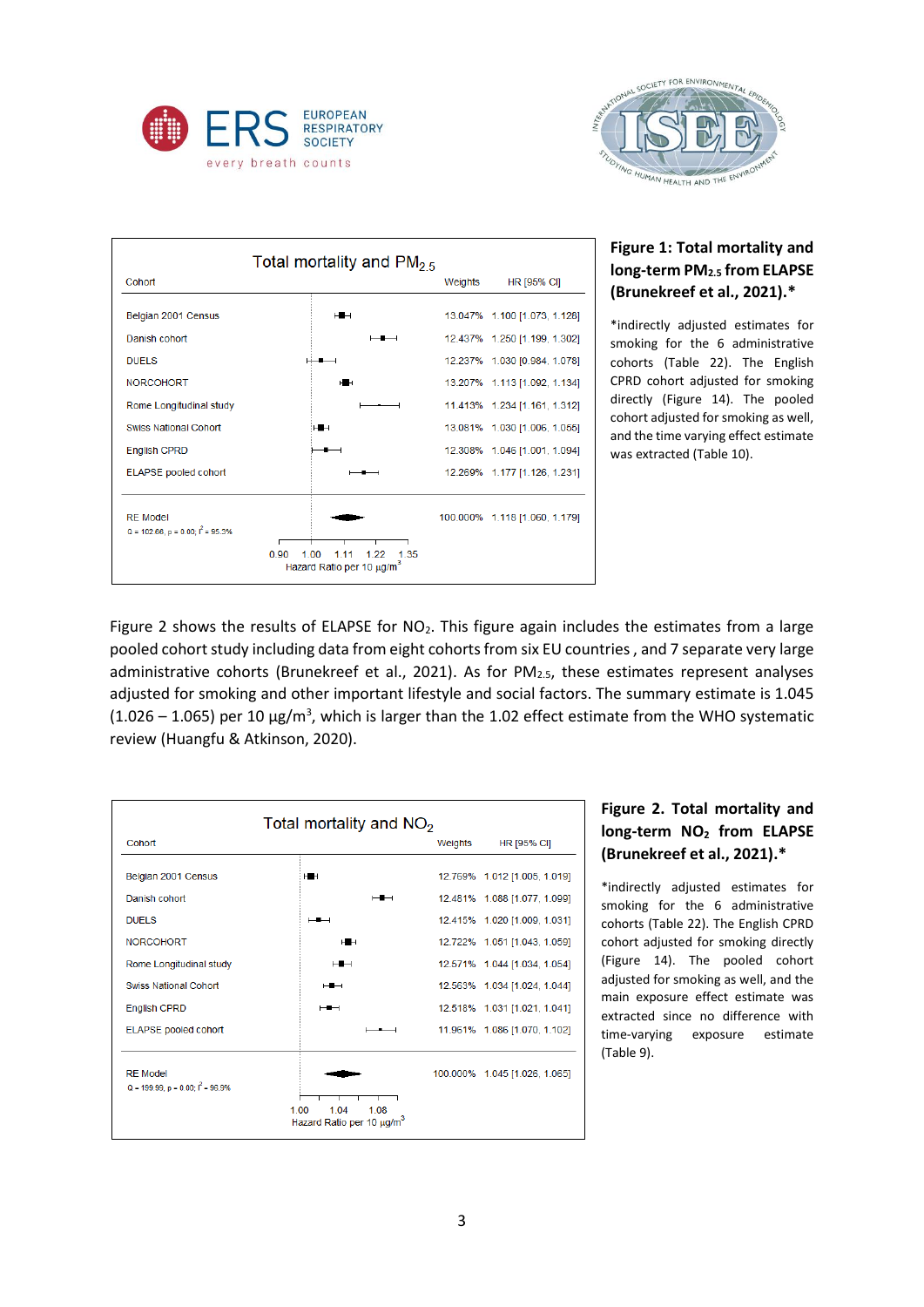



Figures 3 and 4 show the mortality results of other recent European studies for long-term  $PM<sub>2.5</sub>$  and NO2, respectively, which were published after the deadline of the WHO systematic reviews. The results from these studies are compared to the summary estimates from the WHO systematic reviews (red vertical line) and the summary estimate from the ELAPSE study. The findings corroborate the conclusions drawn from the ELAPSE study, namely that the  $PM_{2.5}$  and  $NO<sub>2</sub>$  effects on mortality in Europe are larger than the estimates of the global WHO systematic reviews.

| Author and year                                         | Area                         |      |      |      |      |      |      |      | HR [95% CI] per 10 $\mu$ g/m <sup>3</sup> |
|---------------------------------------------------------|------------------------------|------|------|------|------|------|------|------|-------------------------------------------|
| Chen & Hoek 2020 (WHO Systematic review)                |                              |      |      |      |      |      |      |      | 1.080 [1.060, 1.090]                      |
| <b>ELAPSE pooled estimates (Figure 1)</b>               |                              |      |      |      |      |      |      |      | 1.118 [1.060, 1.179]                      |
| Other European Studies published after Chen & Hoek 2020 |                              |      |      |      |      |      |      |      |                                           |
| Fischer 2020                                            | <b>Netherlands</b>           |      |      |      |      |      |      |      | 1.172 [1.138, 1.195]                      |
| Hvidtfeldt 2019                                         | Copenhagen & Aarhus, Denmark |      |      |      |      |      |      |      | 1.277 [1.103, 1.464]                      |
| Nieuwenhuijsen 2018                                     | Barcelona, Spain             |      |      |      |      |      |      |      | 1.061 [0.980, 1.124]                      |
| Raachou-Nielsen 2020                                    | Denmark                      |      |      |      |      |      |      |      | 1.080 [1.040, 1.130]                      |
| So 2020                                                 | <b>Denmark</b>               |      |      |      |      |      |      |      | 1.142 [1.023, 1.242]                      |
| So 2022                                                 | <b>Denmark</b>               |      |      |      |      |      |      |      | 1.232 [1.180, 1.270]                      |
| Sommar 2021                                             | Umeå, Sweden                 |      |      |      |      |      |      |      | 1.082 [0.372, 3.168]                      |
| Sommar 2021                                             | Stockholm, Sweden            |      |      |      |      |      |      |      | 1.638 [1.000, 2.690]                      |
| Sommar 2021                                             | Gothenburg, Sweden           |      |      |      |      |      |      |      | 0.656 [0.336, 1.300]                      |
| Sommar 2021                                             | Gothenburg, Sweden           |      |      |      |      |      |      |      | 1.613 [1.188, 2.220]                      |
| <b>Wang 2022</b>                                        | <b>United Kingdom</b>        |      |      |      |      |      |      |      | 1.270 [1.050, 1.550]                      |
|                                                         |                              |      |      |      |      |      |      |      |                                           |
|                                                         |                              | 0.60 | 0.80 | 1.00 | 1.20 | 1.40 | 1.60 | 1.80 |                                           |

**Figure 3. Total mortality and long-term PM2.5 from other European studies published since the WHO systematic review by Chen & Hoek (2020).**\*

\*Red line indicates the summary estimate from the systematic review by Chen & Hoek (2020). Range of mean PM<sub>2.5</sub> exposure in European studies from 5.8 to 20.5 μg/m<sup>3</sup>.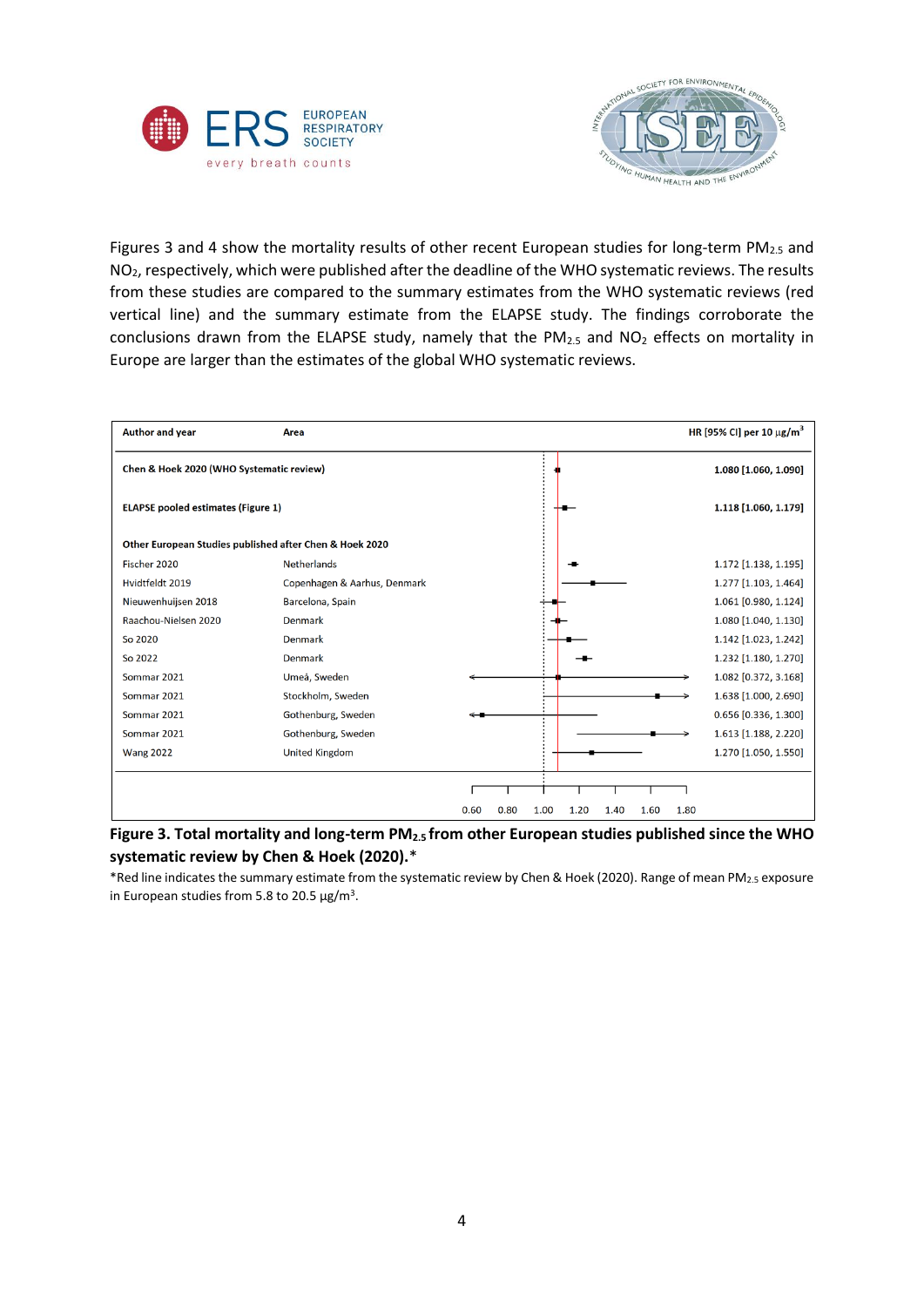



| <b>Author and year</b>                       | Area                                                            |      |      |      |      | HR [95% CI] per 10 $\mu$ g/m <sup>3</sup> |
|----------------------------------------------|-----------------------------------------------------------------|------|------|------|------|-------------------------------------------|
| Huangfu & Atkinson, 2020 (WHO meta analysis) |                                                                 |      |      |      |      | 1.020 [1.010, 1.040]                      |
| <b>ELAPSE pooled estimate (Figure 2)</b>     |                                                                 |      |      |      |      | 1.045 [1.026, 1.065]                      |
|                                              | Other European studies published after Huangfu & Atkinson, 2020 |      |      |      |      |                                           |
| Gariazzo 2021                                | Rome, Italy                                                     |      |      |      |      | 1.010 [1.004, 1.016]                      |
| Hvidtfeldt 2019                              | Copenhagen & Aarhus, Denmark                                    |      |      |      |      | 1.070 [1.040, 1.100]                      |
| Klompmaker 2020                              | The Netherland                                                  |      |      |      |      | 0.987 [0.960, 1.013]                      |
| Nieuwenhuijsen 2018                          | Barcelona, Spain                                                |      |      |      |      | 1.020 [1.000, 1.040]                      |
| Raachou-Nielsen 2020                         | Denmark                                                         |      |      |      |      | 1.050 [1.040, 1.060]                      |
| Sanyal 2018                                  | <b>Metropolitan France</b>                                      |      |      |      |      | 1.012 [0.999, 1.027]                      |
| So 2022                                      | Denmark                                                         |      |      |      |      | 1.060 [1.050, 1.070]                      |
| Sommar 2021                                  | Northern Sweden                                                 |      |      |      |      | 1.077 [0.783, 1.371]                      |
| <b>Wang 2022</b>                             | <b>UK</b>                                                       |      |      |      |      | 1.050 [1.015, 1.085]                      |
|                                              |                                                                 |      |      |      |      |                                           |
|                                              |                                                                 | 0.90 | 1.00 | 1.10 | 1.20 |                                           |



\*Red line indicates the summary estimate from the systematic review by Huangfu & Atkinson (2020). Range of mean  $NO<sub>2</sub>$ exposure in European studies from 7.1 to 53.4  $\mu$ g/m<sup>3</sup>.

#### **Additional considerations: larger associations at lowest concentrations**

Recent studies have documented the supra-linear form of the exposure-response relationship between long-term exposure to  $PM_{2.5}$  and  $NO_2$  with multiple health outcomes, 'supra-linear' to be understood as higher effect estimates per additional microgram of exposure at low pollutant concentrations than at high concentrations (see, for instance, (Burnett et al., 2018)). The ELAPSE study made a systematic effort to estimate associations in sub-populations exposed to concentrations below certain cut-points in Europe. Those results are summarized in tables 7 and 20 of the main report (Brunekreef et al., 2021). They show that in the pooled cohort of eight cohorts from six EU countries, the effect estimate for PM<sub>2.5</sub> was about twice higher in the sub-population exposed to concentrations below 15  $\mu$ g/m<sup>3</sup> than in the full population. The sub-population contained about half of all study participants. For NO<sub>2</sub>, the effect estimate was about 30% higher in the sub-population exposed to concentrations below 30  $\mu$ g/m<sup>3</sup> than in the full population. The sub-population contained about 75% of all study participants. Analyses of the exposure-response function supported this finding, showing a supra-linear curve (Figure 5).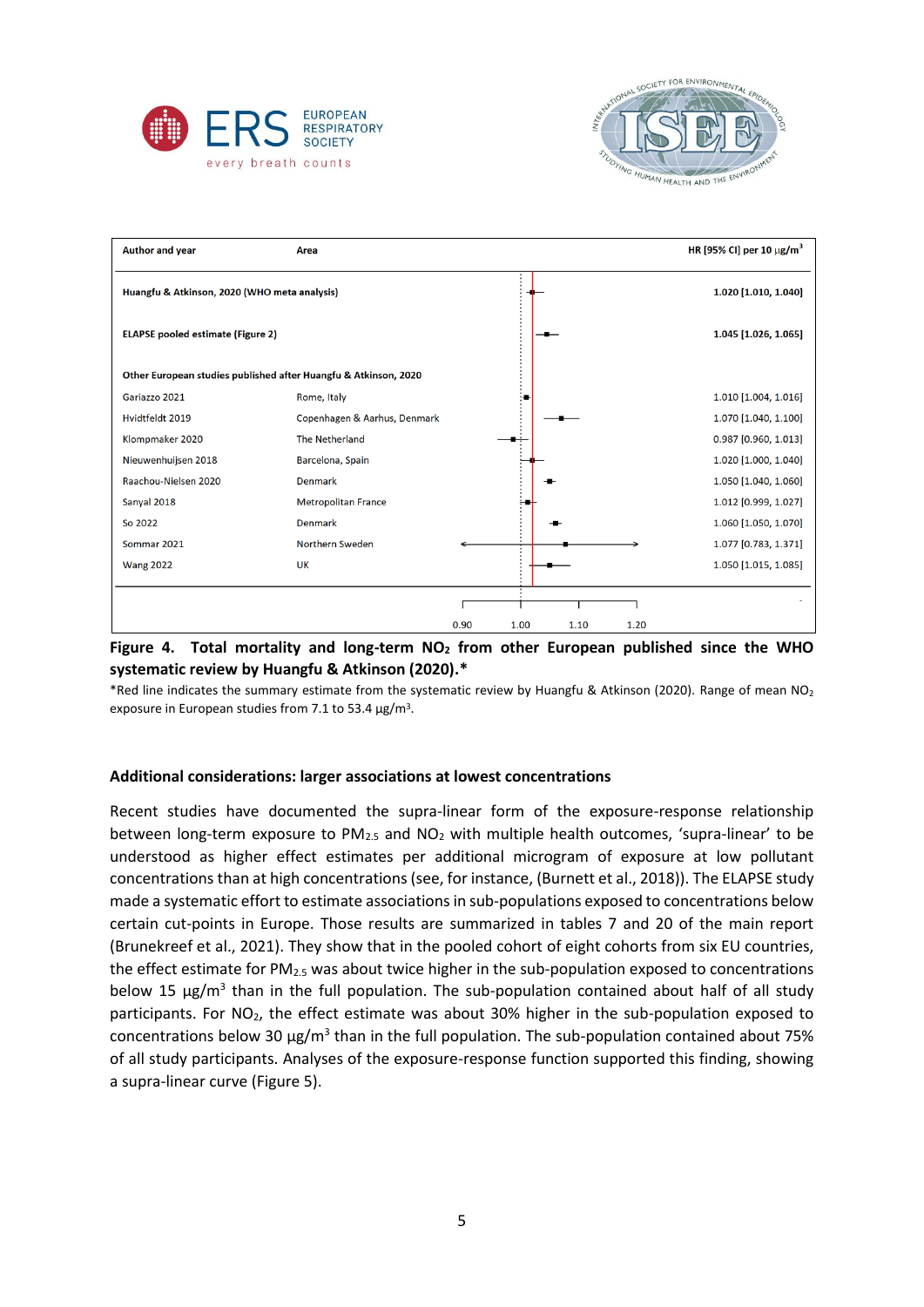





**Figure 5: Exposure-response function for PM2.5 and NO<sup>2</sup> and total mortality from the ELAPSE pooled cohort (Brunekreef et al., 2021).**

In the 7 administrative cohorts within ELAPSE, the effect estimate for  $PM_{2.5}$  was about 80% higher in the sub-population exposed to concentrations below 12 μg/m<sup>3</sup> than in the full population. The subpopulation contained about 4.5 Million study participants. For NO<sub>2</sub>, the effect estimate was about 40% higher in the sub-population exposed to concentrations below 20  $\mu$ g/m<sup>3</sup> than in the full population. The sub-population contained about 6 million study participants. Analyses of the exposure-response function supported this finding, showing supra-linear curves for most of the cohorts (Stafoggia et al., 2022). As the administrative cohorts were very large, precise and statistically significant effect estimates could still be obtained from those subgroup analyses.

Because those subgroup analyses are not usually conducted in other studies, we do not propose to use these even higher effect estimates in sensitivity analyses, in part because of the smaller sample sizes, and the importance of generalizability for use in HIA. They support the use of the ELAPSE effect estimates as shown in Figures 1 and 2 as an additional sensitivity analyses.

## **Additional considerations: air pollution and morbidity**

The above considerations are restricted to effects on mortality only, which contribute to the years of life lost due to air pollution. They do not cover morbidity outcomes, which translate into years lived with disability, the second major component of the burden of disease. Recent reviews document that air pollution is associated with a growing list of various diseases (e.g., Thurston et al., 2017). ELAPSE also documented clear associations between long-term exposure to  $PM_{2.5}$  and/or  $NO<sub>2</sub>$  and the incidence of lung cancer (Hvidtfeldt et al., 2021), coronary and cerebrovascular events (Wolf et al., 2021), COPD (Liu et al., 2021a), asthma (Liu et al., 2021b), and liver cancer (So et al., 2021). Furthermore, long-term  $NO<sub>2</sub>$  exposure in urban areas was associated with asthma onset in children (Anenberg et al., 2022). In addition, new emerging evidence reports a likely association of air pollution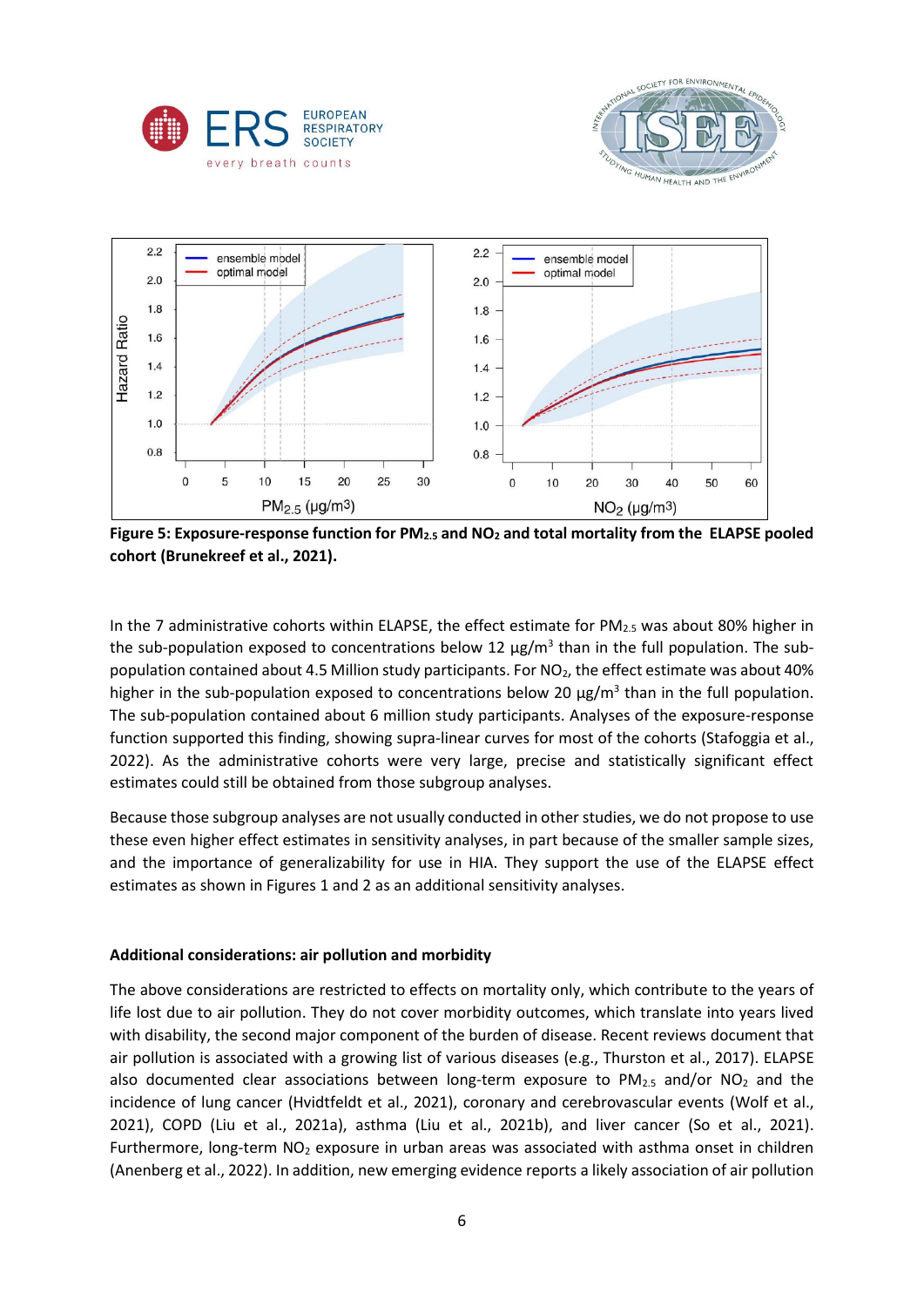



with diabetes, low birth weight, preterm births, cognitive decline and dementia, Parkinson's Diseases, impaired cognitive development in children, and mental health outcomes throughout lifetime (Thurston et al., 2017). These associations may lead to in sick days, doctor visits, need for medication and hospital care, and accumulating huge costs related to health care, loss in productivity, and reducing quality of life.

Several systematic reviews have been conducted recently on which a comprehensive impact assessment of the years lived with disability due to  $PM_{2.5}$  and  $NO_2$  could be based. For example, the UK has undertaken a comprehensive assessment of morbidity outcomes, including stroke incidence, asthma incidence in children, and lung cancer incidence (Public Health England, 2018). The Swedish EPA has recently published a report (in Swedish only, but it will be translated in English shortly) assessing which morbidity impacts of air pollution can be included in HIA. A similar effort has been undertaken in France (ANSES, 2019). At WHO, multiple efforts are underway to inform exposureresponse estimates for morbidity outcomes for use in HIA, such as the Estimation of Morbidity from Air Pollution and its Economic Costs project (EMAPEC), and an active Global Air Pollution and Health - Technical Advisory Group (GAPH-TAG).

We want to emphasize that the WHO systematic reviews have – only due to lack of resources – ignored the effects of long-term exposure of air pollution on morbidity. The current HIA is underestimating the health benefits of air pollution reductions by not quantifying the various morbidity outcomes.

## **Additional considerations: overlap of effects from PM2.5 and NO<sup>2</sup>**

 $PM_{2.5}$  and NO<sub>2</sub> are typically positively correlated and calculating the overall health impacts needs to take this into account. It is beyond the scope of this document to provide a review of joint effect estimates for the purpose of HIA. In general, the joint effect estimates will depend on the relative pollutant concentrations, and on the extent to which the single-pollutant effect estimates are being reduced by adjustment for the second pollutant.

## **Conclusions**

**We propose using the summary estimates for PM2.5 and NO<sup>2</sup> for mortality from ELAPSE in the HIA and CBA conducted for the revision of the EU AAQD. They represent the largest and most relevant evidence on health effects currently available for Europe. The following sensitivity analyses of mortality for long-term PM2.5 and NO<sup>2</sup> are recommended: summary estimate for PM2.5 of 1.118 (1.060 – 1.179) per 10 μg/m<sup>3</sup> and summary estimate for NO<sup>2</sup> of 1.045 (1.026 – 1.065) per 10 μg/m<sup>3</sup> .**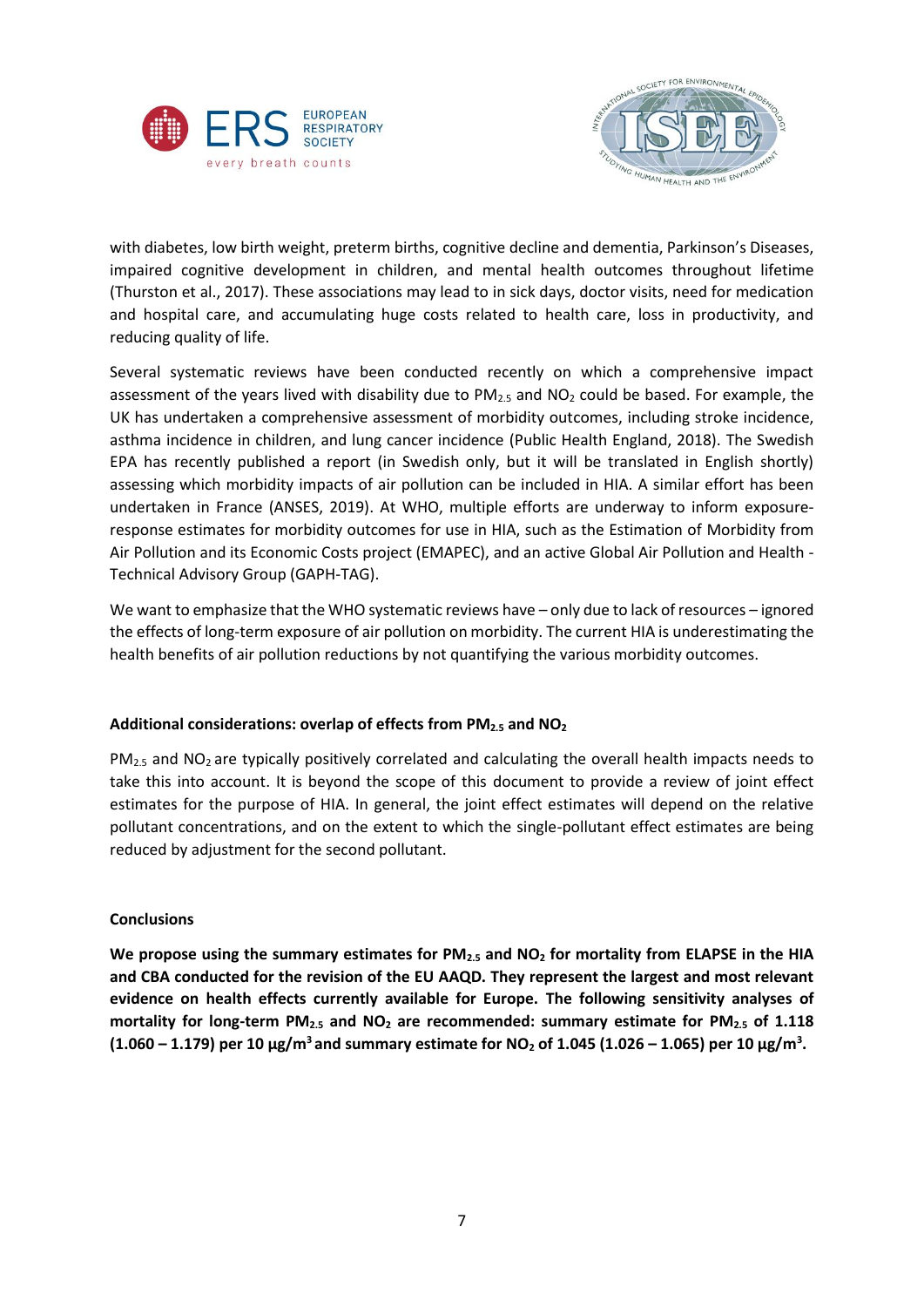



## **References**

- Anenberg, S. C., Mohegh, A., Goldberg, D. L., Kerr, G. H., Brauer, M., Burkart, K., . . . Lamsal, L. (2022). Long-term trends in urban NO2 concentrations and associated paediatric asthma incidence: estimates from global datasets. *Lancet Planet Health, 6*(1), e49-e58. doi:10.1016/S2542- 5196(21)00255-2
- ANSES. (2019). *Particulate matter in ambient air. Health effects according to components, sources and particle size*. Retrieved from France:
- Brunekreef, B., Strak, M., Chen, J., Andersen, Z. J., Atkinson, R., Bauwelinck, M., . . . Hoek, G. (2021). *Mortality and Morbidity Effects of Long-Term Exposure to Low-Level PM2.5, BC, NO2, and O3: An Analysis of European Cohorts in the ELAPSE Project*. Retrieved from
- Burnett, R., Chen, H., Szyszkowicz, M., Fann, N., Hubbell, B., Pope, C. A., 3rd, . . . Spadaro, J. V. (2018). Global estimates of mortality associated with long-term exposure to outdoor fine particulate matter. *Proc Natl Acad Sci U S A, 115*(38), 9592-9597. doi:10.1073/pnas.1803222115
- Chen, J., & Hoek, G. (2020). Long-term exposure to PM and all-cause and cause-specific mortality: A systematic review and meta-analysis. *Environ Int, 143*, 105974. doi:10.1016/j.envint.2020.105974
- European Environment Agency (2021). Health impacts of air pollution in Europe, 2021. [https://www.eea.europa.eu/publications/air-quality-in-europe-2021/health-impacts-of-air](https://www.eea.europa.eu/publications/air-quality-in-europe-2021/health-impacts-of-air-pollution)[pollution.](https://www.eea.europa.eu/publications/air-quality-in-europe-2021/health-impacts-of-air-pollution) Last accessed Apr 29, 2022.
- Fischer, P. H., Marra, M., Ameling, C. B., Velders, G. J. M., Hoogerbrugge, R., de Vries, W., . . . Houthuijs, D. (2020). Particulate air pollution from different sources and mortality in 7.5 million adults - The Dutch Environmental Longitudinal Study (DUELS). Sci Total Environ, 705, 135778. doi:10.1016/j.scitotenv.2019.135778
- Gariazzo, C., Carlino, G., Silibello, C., Tinarelli, G., Renzi, M., Finardi, S., . . . Group, B. C. (2021). Impact of different exposure models and spatial resolution on the long-term effects of air pollution. *Environ Res, 192*, 110351. doi:10.1016/j.envres.2020.110351
- Hoek, G., Krishnan, R. M., Beelen, R., Peters, A., Ostro, B., Brunekreef, B., & Kaufman, J. D. (2013). Long-term air pollution exposure and cardio- respiratory mortality: a review. *Environ Health, 12*(1), 43. doi:10.1186/1476-069X-12-43
- Huangfu, P., & Atkinson, R. (2020). Long-term exposure to NO2 and O3 and all-cause and respiratory mortality: A systematic review and meta-analysis. *Environ Int, 144*, 105998. doi:10.1016/j.envint.2020.105998
- Hvidtfeldt, U. A., Severi, G., Andersen, Z. J., Atkinson, R., Bauwelinck, M., Bellander, T., . . . Fecht, D. (2021). Long-term low-level ambient air pollution exposure and risk of lung cancer - A pooled analysis of 7 European cohorts. *Environ Int, 146*, 106249. doi:10.1016/j.envint.2020.106249
- Hvidtfeldt, U. A., Sorensen, M., Geels, C., Ketzel, M., Khan, J., Tjonneland, A., . . . Raaschou-Nielsen, O. (2019). Long-term residential exposure to PM2.5, PM10, black carbon, NO2, and ozone and mortality in a Danish cohort. *Environ Int, 123*, 265-272. doi:10.1016/j.envint.2018.12.010
- Klompmaker, J. O., Hoek, G., Bloemsma, L. D., Marra, M., Wijga, A. H., van den Brink, C., . . . Janssen, N. A. H. (2020). Surrounding green, air pollution, traffic noise exposure and non-accidental and cause-specific mortality. *Environ Int, 134*, 105341. doi:10.1016/j.envint.2019.105341
- Liu, S., Jorgensen, J. T., Ljungman, P., Pershagen, G., Bellander, T., Leander, K., . . . Andersen, Z. J. (2021a). Long-term exposure to low-level air pollution and incidence of chronic obstructive pulmonary disease: The ELAPSE project. *Environ Int, 146*, 106267. doi:10.1016/j.envint.2020.106267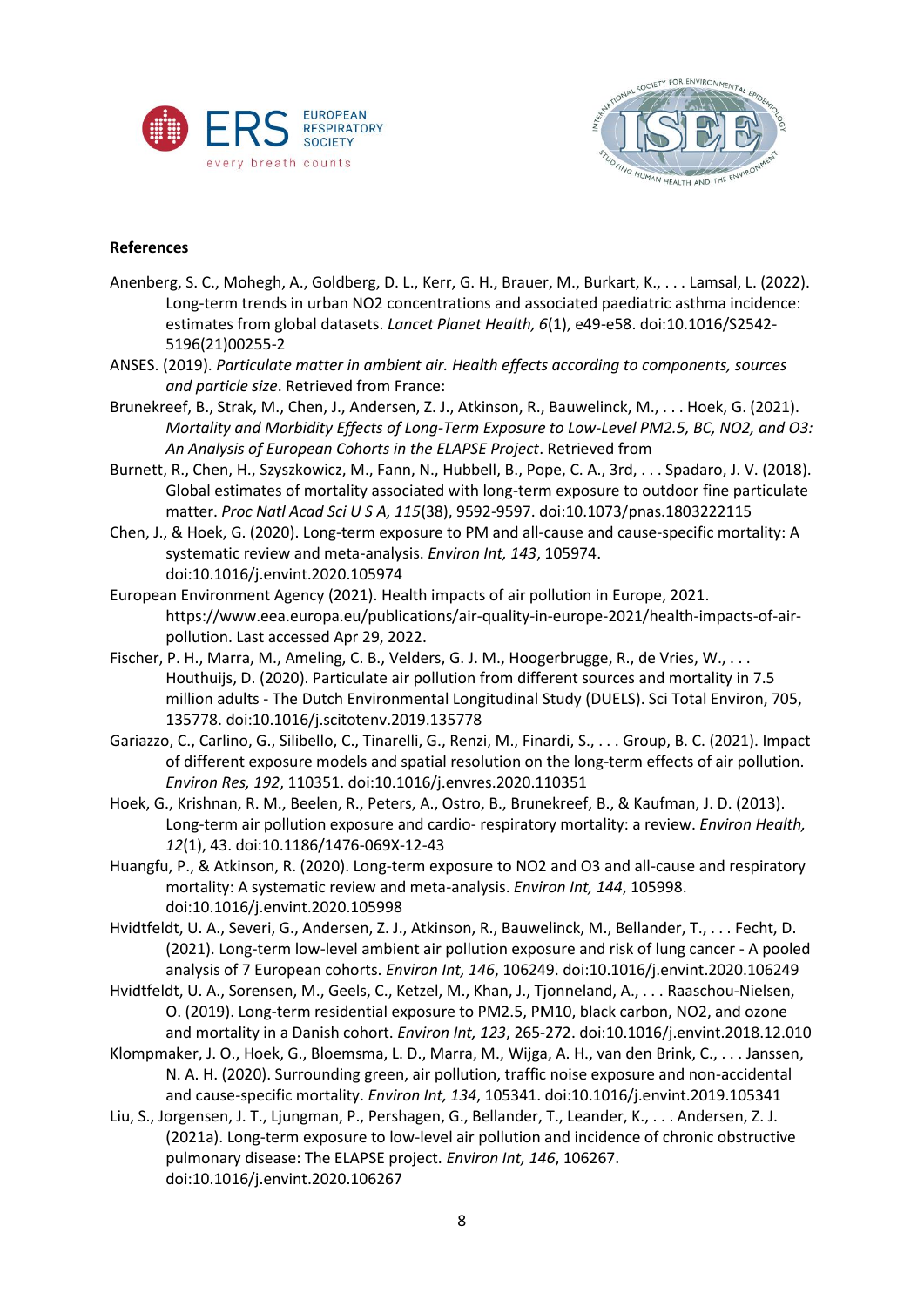



- Liu, S., Jorgensen, J. T., Ljungman, P., Pershagen, G., Bellander, T., Leander, K., . . . Andersen, Z. J. (2021b). Long-term exposure to low-level air pollution and incidence of asthma: the ELAPSE project. *Eur Respir J, 57*(6). doi:10.1183/13993003.03099-2020
- Nieuwenhuijsen, M. J., Gascon, M., Martinez, D., Ponjoan, A., Blanch, J., Garcia-Gil, M. D. M., . . . Basagana, X. (2018). Air Pollution, Noise, Blue Space, and Green Space and Premature Mortality in Barcelona: A Mega Cohort. *Int J Environ Res Public Health, 15*(11). doi:10.3390/ijerph15112405
- Public Health England (2018). Air pollution: a tool to estimate healthcare costs. A tool to help local authorities estimate the burden of air pollution on the health care system. [https://www.gov.uk/government/publications/air-pollution-a-tool-to-estimate-healthcare](https://www.gov.uk/government/publications/air-pollution-a-tool-to-estimate-healthcare-costs)[costs.](https://www.gov.uk/government/publications/air-pollution-a-tool-to-estimate-healthcare-costs) Last accessed April 29, 2022.
- Raaschou-Nielsen, O., Thorsteinson, E., Antonsen, S., Holst, G. J., Sigsgaard, T., Geels, C., . . . Hvidtfeldt, U. A. (2020). Long-term exposure to air pollution and mortality in the Danish population a nationwide study. *EClinicalMedicine, 28*, 100605. doi:10.1016/j.eclinm.2020.100605
- Sanyal, S., Rochereau, T., Maesano, C. N., Com-Ruelle, L., & Annesi-Maesano, I. (2018). Long-Term Effect of Outdoor Air Pollution on Mortality and Morbidity: A 12-Year Follow-Up Study for Metropolitan France. *Int J Environ Res Public Health, 15*(11). doi:10.3390/ijerph15112487
- So, R., Jorgensen, J. T., Lim, Y. H., Mehta, A. J., Amini, H., Mortensen, L. H., . . . Andersen, Z. J. (2020). Long-term exposure to low levels of air pollution and mortality adjusting for road traffic noise: A Danish Nurse Cohort study. Environ Int, 143, 105983. doi:10.1016/j.envint.2020.105983
- So, R., Andersen, Z. J., Chen, J., Stafoggia, M., de Hoogh, K., Katsouyanni, K., . . . Mehta, A. J. (2022). Long-term exposure to air pollution and mortality in a Danish nationwide administrative cohort study: beyond mortality from cardiopulmonary disease and lung cancer. *Environment International*, 107241. doi:https://doi.org/10.1016/j.envint.2022.107241
- So, R., Chen, J., Mehta, A. J., Liu, S., Strak, M., Wolf, K., . . . Andersen, Z. J. (2021). Long-term exposure to air pollution and liver cancer incidence in six European cohorts. *Int J Cancer, 149*(11), 1887-1897. doi:10.1002/ijc.33743
- Sommar, J.N., Andersson, E. M., Andersson, N., Sallsten, G., Stockfelt, L., Ljungman, P. L., . . . Forsberg, B. (2021a). Long-term exposure to particulate air pollution and black carbon in relation to natural and cause-specific mortality: a multicohort study in Sweden. BMJ Open, 11(9), e046040. doi:10.1136/bmjopen-2020-046040
- Sommar, J. N., Hvidtfeldt, U. A., Geels, C., Frohn, L. M., Brandt, J., Christensen, J. H., . . . Forsberg, B. (2021b). Long-Term Residential Exposure to Particulate Matter and Its Components, Nitrogen Dioxide and Ozone-A Northern Sweden Cohort Study on Mortality. *Int J Environ Res Public Health, 18*(16). doi:10.3390/ijerph18168476
- Stafoggia, M., Oftedal, B., Chen, J., Rodopoulou, S., Renzi, M., Atkinson, R. W., . . . Janssen, N. A. H. (2022). Long-term exposure to low ambient air pollution concentrations and mortality among 28 million people: results from seven large European cohorts within the ELAPSE project. *Lancet Planet Health, 6*(1), e9-e18. doi:10.1016/S2542-5196(21)00277-1
- Strak, M., Weinmayr, G., Rodopoulou, S., Chen, J., de Hoogh, K., Andersen, Z. J., . . . Samoli, E. (2021). Long term exposure to low level air pollution and mortality in eight European cohorts within the ELAPSE project: pooled analysis. *BMJ, 374*, n1904. doi:10.1136/bmj.n1904